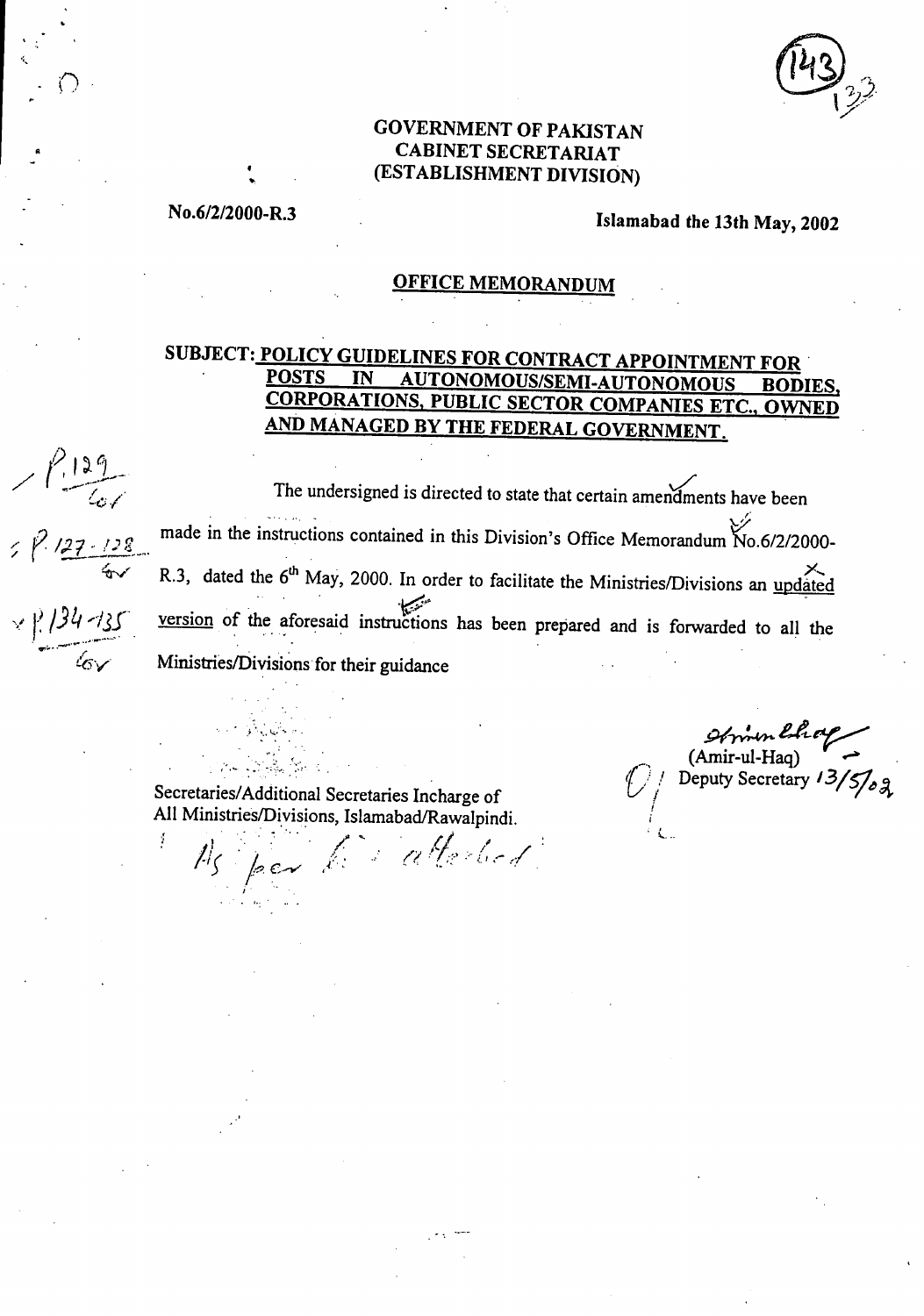|     | $\ell^{112}$ , $\gg_{\rm tot}$                                             |  |
|-----|----------------------------------------------------------------------------|--|
|     | DISTRIBUTION LIST OF ESTABLISHMENT DIVISION                                |  |
|     | 0.M. NO.6/2/2000-R.3 dated 13th May, 2002                                  |  |
| 1.  | The Secretary Cabinet Division, Islamabad                                  |  |
| 2.  | The Secretary, Commerce Division, Islamabad                                |  |
| 3.  | The Secretary, Communication Division, Islamabad.                          |  |
| 4.  | The Secretary, Culture, Sports, Tourism and Youth                          |  |
|     | Affairs and Minorities Affairs Division, Islamabad                         |  |
| 5.  | The Secretary, Defence Division, . Rawalpindi                              |  |
| 6.  | The Secretary, Defence Production Division, Rawalpindi                     |  |
| 7.  | The Secretary, Economic Affairs Division, Islamabad                        |  |
| 8.  | The Secretary Education Division, Islamabad                                |  |
| 9.  | The Secretary, Environment, Local Government and Rural                     |  |
|     | Development Division Islamabad                                             |  |
| 10. | The Secretary, Finance Division Islamabad                                  |  |
| 11. | The Secretary, Food, Agriculture & Livestock, Islamabad                    |  |
| 12. | The Secretary, Foreign Affairs, Islamabad                                  |  |
| 13. | The Secretary Health Division, Islamabad                                   |  |
| 14. | The Secretary, Housing and Works Division, Islamabad                       |  |
| 15. | The Secretary, Industries and Production Division                          |  |
| 16. | The Secretary, Information Technology and                                  |  |
|     | Telecommunication Division, Islamabad                                      |  |
| 17. | The Secretary, Information and Media Development                           |  |
|     | `Division Islamabad                                                        |  |
| 18. | The Secretary Interior Division, Islamabad                                 |  |
| 19. | The Secretary Kashmir Affairs, Northern Area, S&FR                         |  |
|     | Division, Islamabad                                                        |  |
| 20. | The Secretary, Labour, Manpower and Overseas                               |  |
| 21. | Pakistanis Division, Islamabad                                             |  |
|     | The Secretary, Law, Justice and Human Rights Division,                     |  |
| 22. | Islamabad                                                                  |  |
| 23. | The Secretary, Narcotics Control Division, Islamabad                       |  |
|     | The Secretary, Petroleum and Natural Resources Division,                   |  |
| 24. | Islamabad                                                                  |  |
| 25. | The Secretary, Planning and Development Division, Islamabad                |  |
| 26. | The Secretary Population Welfare Division, Islamabad                       |  |
| 27. | The Secretary, Revenue Division, Islamabad                                 |  |
| 28. | The Secretary Ministry of Railway, Islamabad                               |  |
|     | The Secretary, Religious Affairs, Zakar, Ushr<br>Islamabad                 |  |
| 29. |                                                                            |  |
|     | The Secretary Scientific and Technological Research<br>Division, Islamabad |  |
| 30. | The Secretary Statistics Division, Islamabad                               |  |
| 31. | The Secretary, Water and Power, Islamabad                                  |  |
| 32. | The Secretary, Women Development, Social Welfare                           |  |
|     | and Special Education Division, Islamabad                                  |  |
| 33. | P.S. to the Chairman, NAB., C.E. Sectt. No.2, Islamabad                    |  |
| 34. | The Secretary, NRB, C.E.Sectt.No.2, Islamabad                              |  |
| 35. | OSD (Admn), Chief Executive office, Islamabad                              |  |
|     |                                                                            |  |
|     |                                                                            |  |

 $\frac{1}{2}$ 

 $\sum_{i=1}^{n}$ 

 $\ddot{\phantom{0}}$ 

 $\frac{1}{2}$ 

 $\ddot{\cdot}$ 

 $\frac{1}{2} \sum_{i=1}^{n} \frac{1}{2} \sum_{j=1}^{n} \frac{1}{2} \sum_{j=1}^{n} \frac{1}{2} \sum_{j=1}^{n} \frac{1}{2} \sum_{j=1}^{n} \frac{1}{2} \sum_{j=1}^{n} \frac{1}{2} \sum_{j=1}^{n} \frac{1}{2} \sum_{j=1}^{n} \frac{1}{2} \sum_{j=1}^{n} \frac{1}{2} \sum_{j=1}^{n} \frac{1}{2} \sum_{j=1}^{n} \frac{1}{2} \sum_{j=1}^{n} \frac{1}{2} \sum_{j=1}^{n$ 

**この イントリーナーゼ 名前 ものを素晴らない** 

 $\ddot{\phantom{0}}$ 

 $\begin{aligned} \mathcal{P} &\leq \frac{1}{\sigma} \frac{1}{\sigma} \frac{1}{\sigma^2} \end{aligned}$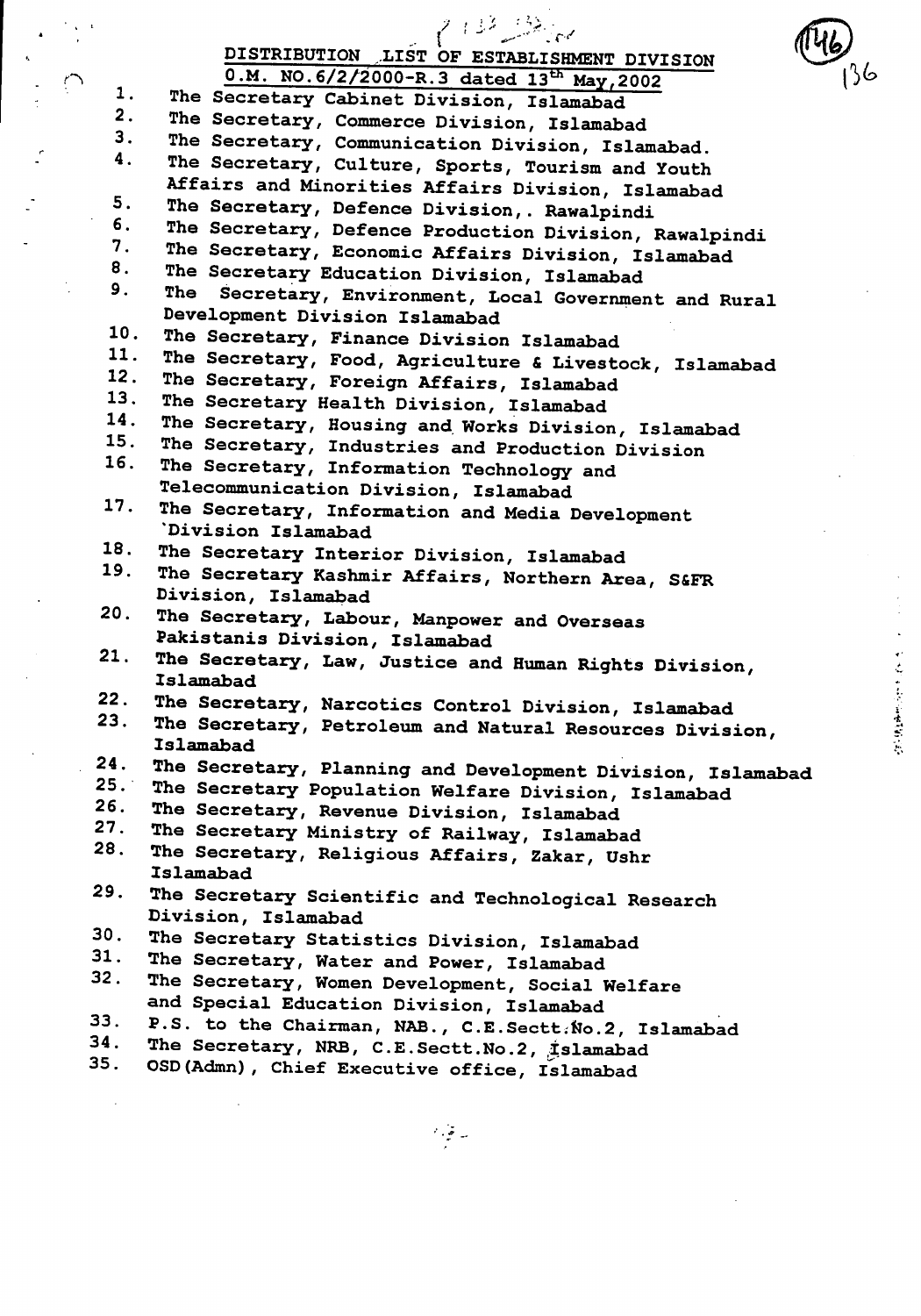## **GOVERNMENT OF PAKISTAN CABINET SECRETARIAT (ESTABLISHMENT DIVISION)**

**No.6/2/2000-R.3 Islamabad the 6<sup>th</sup> May, 2000** 

### **OFFICE MEMORANDUM**

## **SUBJECT: POLICY GUIDELINES FOR CONTRACT APPOINTMENTS FOR POSTS IN AUTONOMOUS/SEMI-AUTONOMOUS BODIES, CORPORATIONS, PUBLIC SECTOR COMPANIES ETC., OWNED AND MANAGED BY THE FEDERAL GOVERNMENT.**

The undersigned is directed to say that in order to regulate contract appointments in Autonomous/Semi-Autonomous Bodies, Corporations, Public Sector Companies etc., owned and managed by the Federal Government, the Chief Executive has been pleased to lay down the following policy guidelines:-

- In the case of tenure posts, appointment to which is regulated by specific provisions of a law, rule and policy instructions, contract appointments may be made in the manner prescribed in the applicable law, rules and policy guidelines/directions issued by the Federal Government. (i)
- $(ii)$ For projects which have a limited life, appointments may be made on contract basis by the prescribed appointing authority after open advertisement of the vacancies. The advertisement should indicate prescribed academic and professional qualifications, experience, age, provincial/regional quotas, special quotas etc., where applicable, as per rules/government policy. !.
- $(iii)$ For posts other than those mentioned at (i) and (ii) above, contract appointments should be made only subject to fulfillment and observance of the following conditions:
	- Where the nature of a particular job/vacant position requires  $(a)$ contract appointment for a specific period, standing instructions should be issued by the administrative Ministry/Division concerned, after consultation with the Chairman of the Board of Directors/Board of Governors, specifying such posts and the parameters governing appointment on contract basis against such posts.
	- Vacancies should be advertised in the leading national and regional  $(b)$ Newspapers.
	- ( c ) Selection should be made through regularly constituted Selection Committees/Boards.

 $Contd$ ...... $P2$ 

 $\frac{1}{2}$